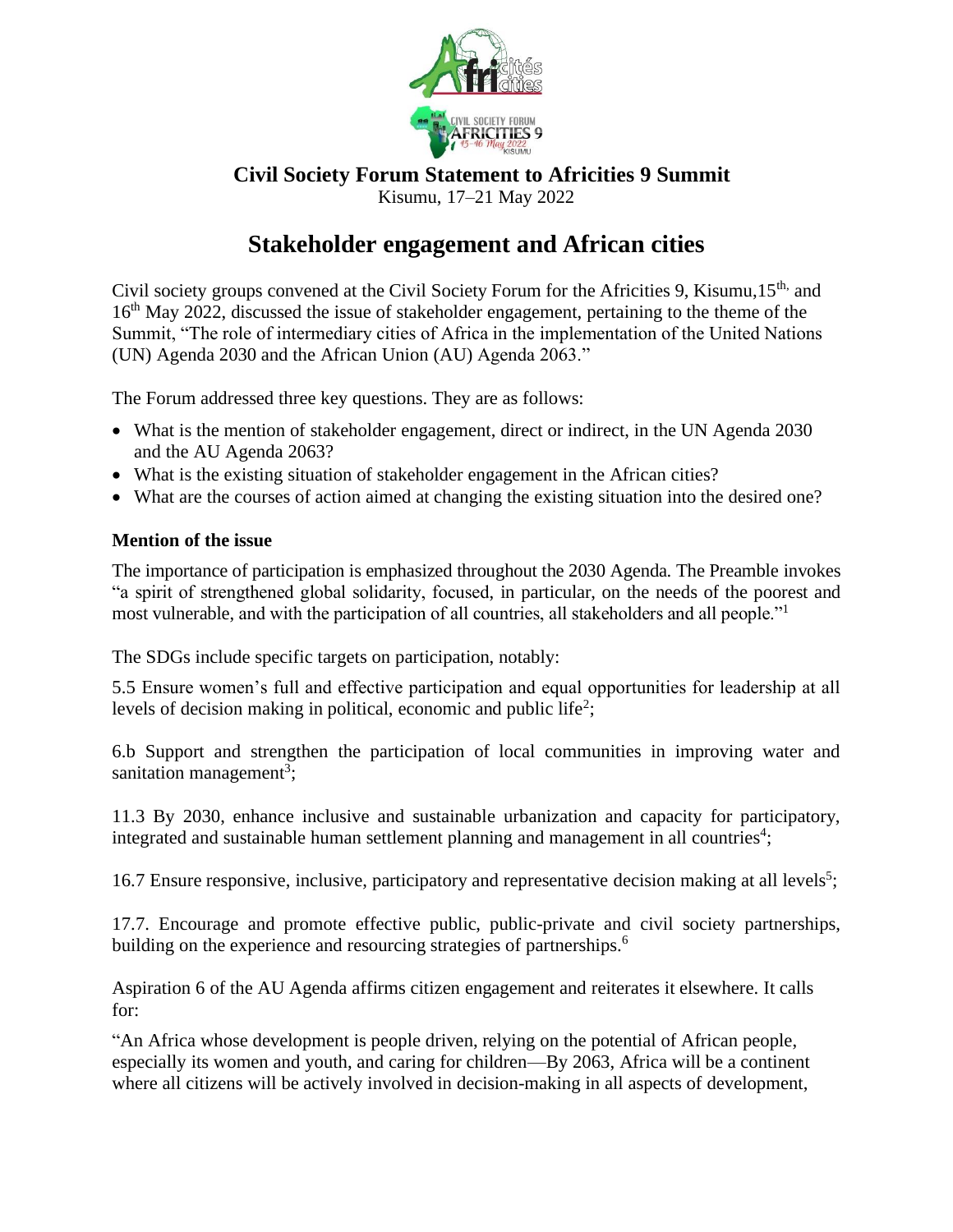including social, economic, political and environmental. Africa will be a continent where no child, woman or man will be left behind." 7

The AU has noted how "Experience from the implementation of past continental frameworks (i.e., Lagos Plan of Action, Abuja Treaty) shows that the citizens of Africa must own the process and outcome of Agenda 2063; also, capacities of all stakeholders have to be built for implementation." 8

The UN has advised that "The success of our collective journey to 2030 will greatly depend on how effectively Governments, who are in the driving seat of implementation of this transformative and universal agenda, engage [stakeholders[ in follow-up and implementation efforts and bridge the gap between people's needs and national policy setting."<sup>9</sup>

### **Existing situation**

The multistakeholder nature of the AU Agenda 2063 and the UN Agenda 2030 demand an enabling political environment from the local, or city, to the national levels, for a purposeful, inclusive, transformative, and proactive stakeholder engagement. Public participation, above all, is an imperative of democratic governance. It is a political commitment of governments at all levels. The chain of aspirations of the UN and AU Agendas is only as strong as its stakeholder engagement link.

We are concerned at the organization of Africities9 and conditions for admission have discouraged—even foreclosed—the participation of civil society and the citizen inhabitants of African cities.

#### **Courses of action**

Stakeholder engagement is the process by which an organization involves people who may be affected by the decisions it makes, or can influence the implementation of its decisions. The organizations in question are the public institutions of cities and local government. Realising the UN and AU agendas in the city sphere depends on how effectively local governments engage the multiple stakeholders, which calls for strengthening the capacity of local governments in stakeholder-engagement management.

The term 'engagement' of citizens or stakeholders is often used without attention to the requisite of distributing citizens' or communities' power in relation to decision-making authorities and processes.<sup>10</sup> Engagement encompasses a wide range of policies, practices, behaviors, cultures and their associated institutions. In its broadest sense, stakeholder engagement may also span certain negative practices. Therefore, more precision is needed.

Stakeholder engagement implies a willingness to listen and to discuss issues of interest to stakeholders of the organisation and, crucially, the organisation has to be prepared to consider changing what it aims to achieve and how it operates as a result of stakeholder engagement.<sup>11</sup> Such processes hold the potential of creating synergies that combine perspectives to produce a plan and outcomes greater than its parts.